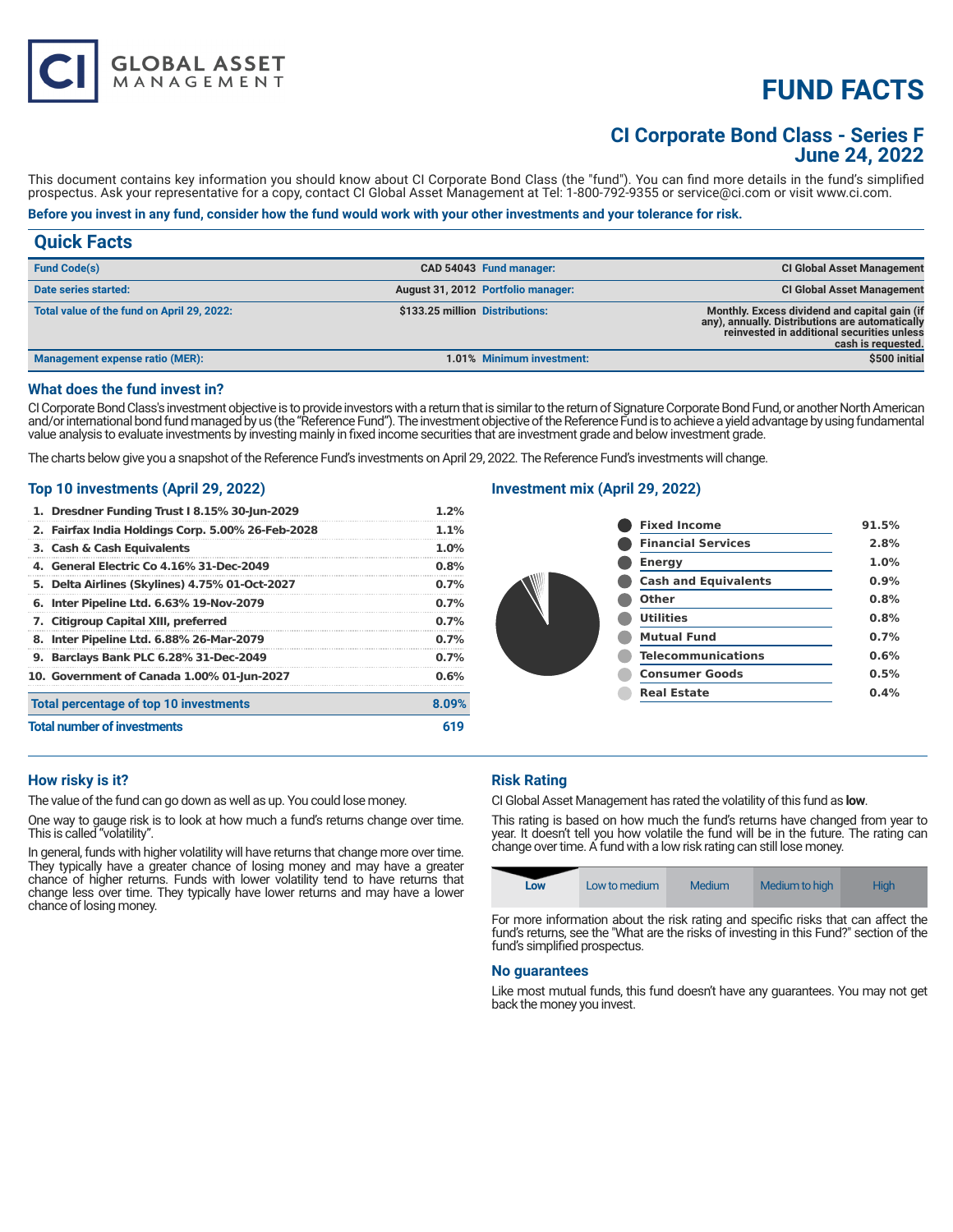# **CI Corporate Bond Class - Series F**

#### **How has the fund performed?**

This section tells you how Series F securities of the fund have performed over the past 9 calendar year(s). Returns are after expenses have been deducted. These expenses reduce the fund's returns.

#### **Year-by-year returns**

This chart shows how Series F securities of the fund performed in each of the past 9 calendar year(s). This fund series dropped in value in 1 of the last 9 calendar year(s). The range of returns and change from year to year can help you assess how risky the fund has been in the past. It does not tell you how the fund will perform in the future.



#### **Best and worst 3-month returns**

This table shows the best and worst returns for Series F securities of the fund in a 3-month period over the past 9 calendar year(s). The best and worst 3-month returns could be higher or lower in the future. Consider how much of a loss you could afford to take in a short period of time.

|                     | <b>Return</b> | 3 months ending | If you invested \$1,000 at the beginning of the period |
|---------------------|---------------|-----------------|--------------------------------------------------------|
| <b>Best return</b>  | 9.4%          | June 30. 2020   | Your investment would rise to \$1,094                  |
| <b>Worst return</b> | -10.4%        | March 31, 2020  | Your investment would drop to \$896                    |

### **Average return**

As at April 29, 2022, a person who invested \$1,000 in Series F securities of the fund since inception has \$1,359. This works out to an annual compounded rate of return of 3.2%.

# **Who is this fund for?**

#### **This fund may be suitable for you if you:**

- are willing to accept a low degree of risk
- are seeking a source of regular income and the potential for long-term capital appreciation
- are planning to hold your investment for the long term

# **A word about tax**

In general, you'll have to pay income tax on any money you make on a fund. How much you pay depends on the tax laws where you live and whether or not you hold the fund in a registered plan such as a Registered Retirement Savings Plan, or a Tax-Free Savings Account. Keep in mind that if you hold your fund in a non-registered account, fund distributions are included in your taxable income, whether you get them in cash or have them reinvested.